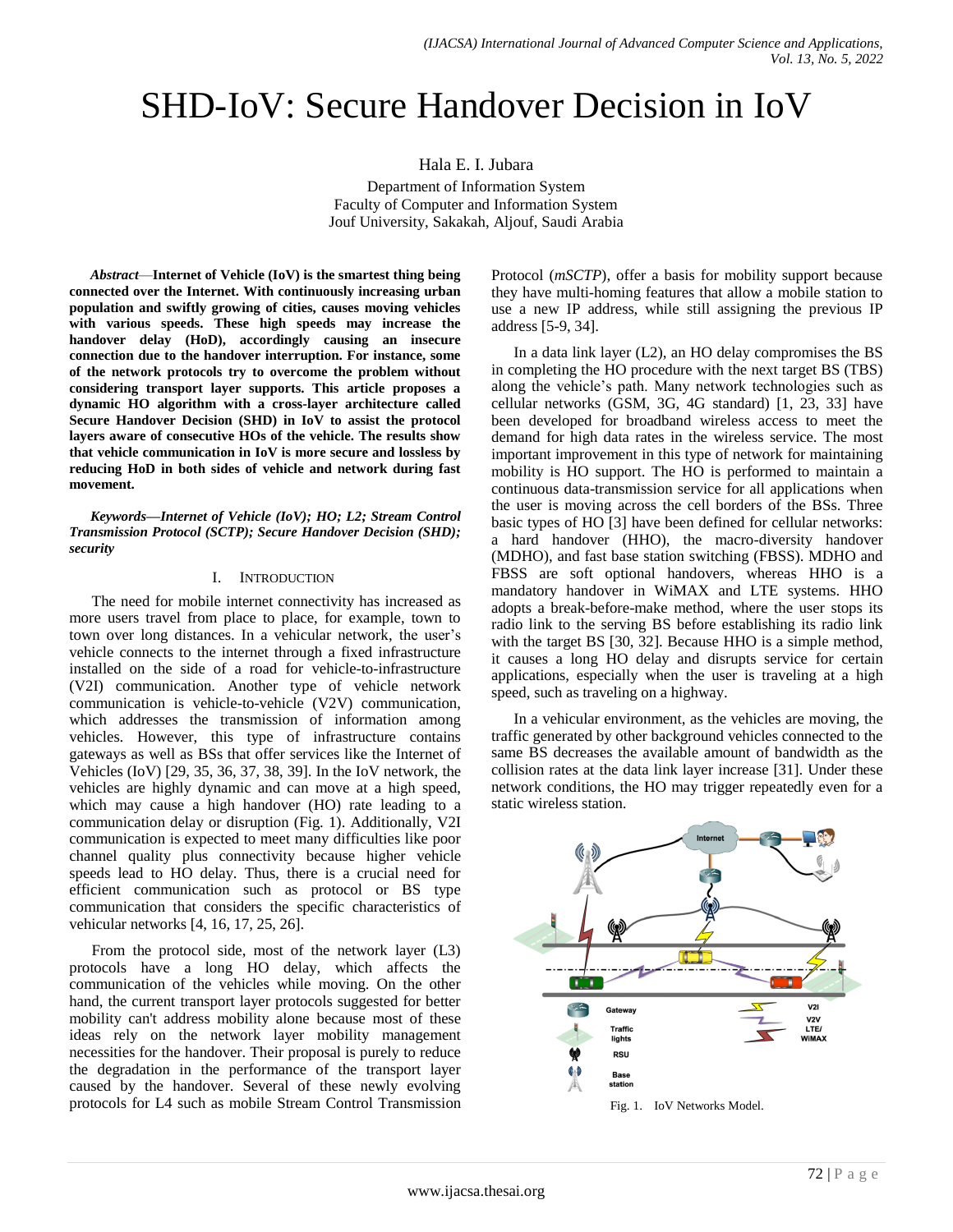This paper discusses a case in which a vehicle moves at a high speed from one BS to another in the IoV scenario, and it will cause long HO delays to the current Internet connection. To reduce this delay accordingly packet-loss rate during movements of the vehicle, an enhancement over the existing mSCTP protocol in L4 to support mobility has been proposed. This achieves through a cross-layer design of L2 and L4 to optimize the performance in terms of HO delay at L2, L4, and L3 consequently. The cross-layer design generates an L4 awareness regards to the vehicle movement using the radio signal strength indicator (RSSI) in L2 and utilizes the LM to track the vehicle movement with high speed along with the network.

The rest of this paper is organized as follows. An overview of the previous related studies is introduced in Section II in terms of mobility management of the protocol layers, vehicle, and cross-layer as well. The framework of vehicle mobility management to overcome the stated problem at high speed is discussed in Section III. Section IV presents the idea of the work of the smooth adaptive handover management for vehicle users. Then Section V shows the simulation test and Section VI details the results and analysis. Finally, Section VII provides some concluding remarks regarding this research.

## II. RELATED WORK

## *A. Management of Mobility in different Protocol Layers*

*1) Network layer mobility solutions:* The most common examples of network layer mobility solutions are Mobile IPv4 (MIPv4) and Mobile IPv6 (MIPv6) [4]. The Mobile IP permits transparent packet routing to the mobile user, as opposed to each node being allocated a permanent IP address that correlates to the home network. Furthermore, when a mobile user roams across several foreign subnets, each subnet receives a new IP address (Care-of-Address (CoA)). The mobile user then sends a binding update to its home agent (HA), which keeps track of the node CoA's current location and tunnels traffic from the mobile user to the mobile user. Routing optimization, hierarchical, and predictable algorithms have all been reported as breakthroughs for Mobile IP handover [5]. Furthermore, by tunneling traffic to the mobile user's AP, triangle routing is avoided [14].

The network is divided into domains by Hierarchical Mobile IPv6 (HMIPv6) [4], [8], each of which contains numerous access routers (AR) and a Mobility Anchor Point (MAP) that links the domain to the Internet. The MAP takes mobile user packets and tunnels them to the domain level CoA, as well as controlling the domain's mobility. This reduces changeover delay and loss by completing a micro-level address while still doing the macro-level handover, which has a large latency.

Fast MIPv6 (FMIPv6) [8] as a Fast Handover Protocol that uses L2 triggering for handover to improve speed and decrease packet loss. This is performed by announcing the existence of mobile users as well as the new AR's readiness to receive data from the new CoA. The necessity for collaboration between the user and for both prior and new AR, as well as the high unpredictability of packets arriving at the Aps is the system's main drawbacks. In a comparison of several ways, FMIPv6 outperforms HMIPv6 in terms of handover delay and packet loss, however using both methods improves performance through each of them alone [4, 8, 15, 22].

*2) Transport layer mobility solutions:* the TCP and UDP protocols have been enhanced to provide mobility transport layer protocols, which are still the most commonly used on the Internet [1, 2, 11, 12, 21]. Another of these protocols is Stream Control Transmission Protocol (SCTP), which allows each endpoint of an association to utilize several IP addresses, allowing a mobile user to multi-home. The mobile Stream Control Transmission Protocol (mSCTP), which uses the SCTP IP address extension to allow an association's terminals to change their main IP address without breaking their current connection [21][24], is another innovation. Even while mSCTP can provide precise conditions for faultless handover when the main address must be changed, there is still an issue. Even while mSCTP can provide precise conditions for faultless handover when the main address must be changed, there is still an issue. A cross-layer design across several levels has been proposed in several studies [1, 2, 10] to improve the mobility of transport layer protocols such as SCTP and mSCTP. They were able to demonstrate that SCTP can give lower handover latency than mobile IP and a much reduced handover latency for several different types of handover in such studies.

*3) Cross-Layer mobility management for vehicle users:* Several solutions [11, 13, 14] that seek to promote smooth handover in high-speed users (e.g. cars) were explored. The authors of [11] utilize a system that forecasts vehicle motion to optimum performance in a high-speed environment, and they estimate that there will be no concerns as the length of connectivity increases. In the 802.21 method, the authors of [14] adopt a previous knowledge technique wherein network information is collected from both the mobile user and the network infrastructure in order to establish a connection with a new subnet ahead of time. A similar research [13] proposed lowering the effect of a service outage among high-speed users*.* This proposal offered a packet forwarding control which would select a point of agreement for forwarding packets in order to transmit them through a shorter path during a handover. The author in [14] proposes a network mobility protocol (NEMO) for usage in a vehicle networks (VANET) environment on a roadway. Despite the fact that each vehicle is traveling at a high rate and in a fixed direction in this case, vehicle-to-vehicle (V2V) connections might provide the vehicle with an IP address.

## *B. Cross-layer Mobility Solution*

Various cross-layer efforts have been created in an attempt to reduce the HO delay. The author in [26] describes VSPLIT, transport layer performance improvement architecture for Internet-based Vehicle-to-Infrastructure (V2I) communications in vehicular networks based on TCP cross-layering and splitting methods. The primary goal of this strategy is to enhance TCP handover performance in 802.11 networks. The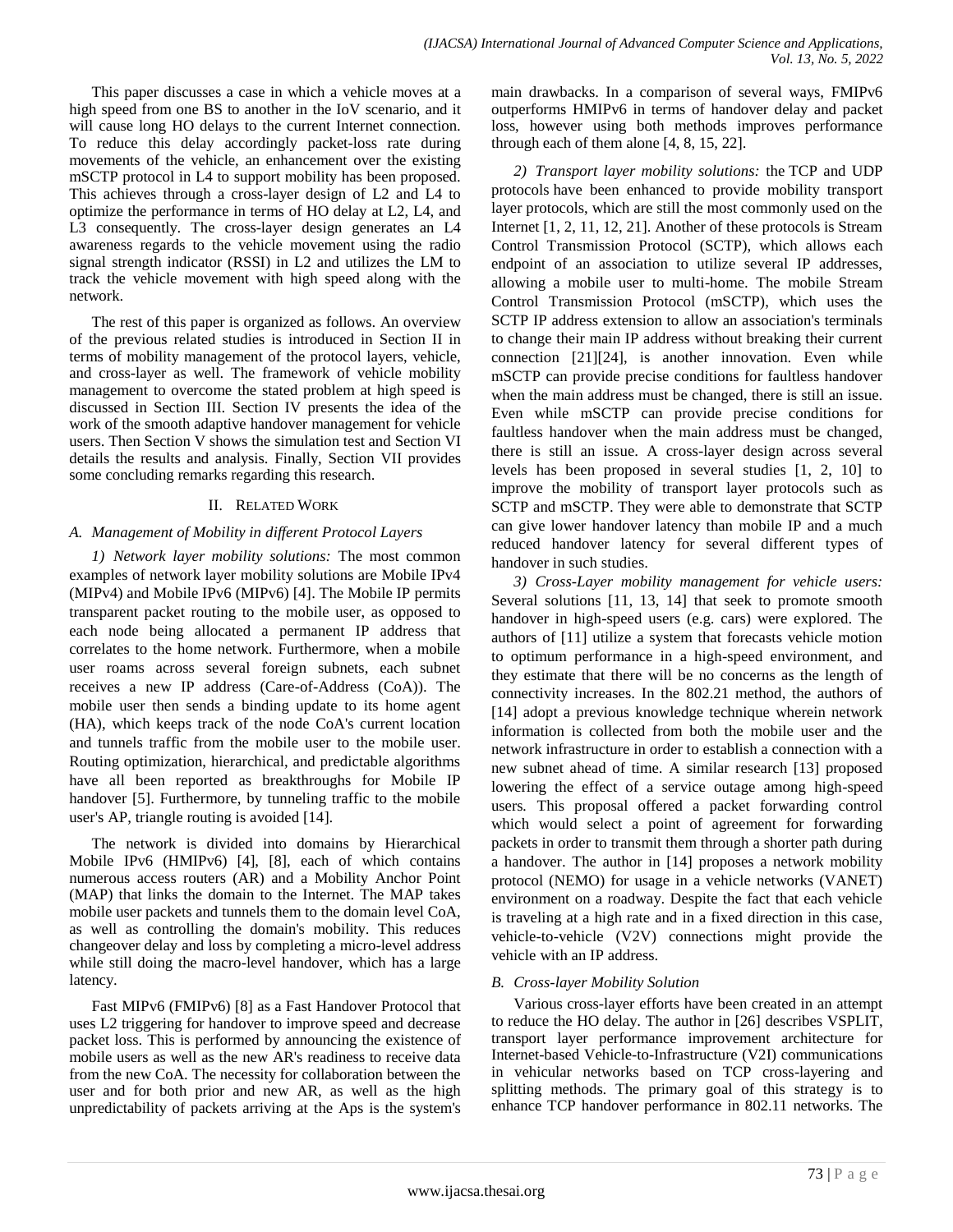VSPLIT-TCP cross-layer TCP protocol, which uses IEEE 802.21 Media Independent Handover (MIH) services to modify congestion control during the changeover by learning various network parameters after the handover. SHSBM, a Smooth Handover Scheme based on mSCTP, is proposed in the literature of [27]. To best support fast-moving users, SHSBM takes use of SIGMA [7, 10, 18, 19, 20, 21] and employs Buffer and Tunnel. They also provide two ways for dealing with the issue presented by the Buffer-scheme—sequence Out of Order. In comparison to SIGMA and Mobile IPv6 upgrades, performance criteria such as packet loss rate, throughput, and handover time were used to evaluate performance.

In their study, [28] provides a framework for linking vehicle networks to the IPv6-based Internet. This concept provides a road domain-based architecture to minimize the frequency of mobility handovers. In this study, they are developing a distributed address configuration mechanism for car networks. Using this method, a vehicle obtains a unique address from the nearest access point (AP), avoiding the detection of duplicate addresses. On the basis of this architecture, a routing mechanism based on geographical position is suggested. A car connects to the Internet by connecting to the nearest access point, and the routing algorithm has been applied to the link layer. During the mobility procedure, the vehicle's home address is always used to identify it, and no care-of address is necessary. As a result, packet loss due to a change in address is avoided. Additionally, packet loss is greatly reduced since a vehicle can receive data from the same AP during the mobility changeover phase. Their approach can minimize communication latency and packet loss, but IPv6 introduces a new delay that can affect upperlayer connectivity. They offer a cross-layer rapid handover strategy that communicates physical layer information with the link layer to decrease handover delays in automobile networks. The WiMAX mobile multi-hop relay mechanism, which allows inter-vehicle communications to connect to the Internet through a relay vehicle, provides the foundation for this technique. However, IP mobility is not included in the program. The need for flawless communication in high-speed settings is an appealing and difficult problem that necessitates accurate IoV in most modern networks [35, 36, 37]. While the majority of the preceding work focused on changeover for and moderate speeds, the requirement for smooth communication under high-speed situations is an appealing and demanding issue since most new networks require precisely IoV. In this situation, employing the lower layer's handovers and the transportation layer's communication layer will make handover awareness and avoid communication interruption, minimizing packet loss and, as a result, increasing network QoS.

### III. VEHICLE MOBILITY MANAGEMENT FRAMEWORK

### *A. System Architecture*

Any moving user traveling at varied speeds while communicating over the same network technology can use the SHD architecture. The vehicle and BS modules are the two most important modules in the design. A graphical representation of this is shown in Fig. 2. The vehicle module is in charge of protocol design and handles one SCTP relationship with a Domain Name Server (DNS) entity.



Fig. 2. Mobility Management's System Architecture.

The DNS entity, on the other hand, monitors and tracks the vehicle's mobility via the Dynamic Host Configuration Protocol (DHCP) server [6-9] (as shown in Fig. 5 and Fig. 7), which first monitors and tracks the vehicle's global movement by saving the current vehicle address in the server across networks to support L4 multi-homing. Second, the BS module controls the vehicle's HO using an adaptive algorithm in L2 that is dependent on factors like the received Signal to Noise Ratio (SNR), Received Signal Strength Indicator (RSSI), and vehicle speeds. The flow under this design begins when the vehicle initiates a handover to the TBS at a specified speed. Once the BS module has assessed speed and RSS/SNR, HO signals are delivered to the vehicle through the network. When the vehicle module gets the information marking the start of HO, cross-layer communications are sent. As a result, the SHD approach updates upper layers in response to the rapid change in speed.

#### *B. Vehicle Mobility Management using Cross-Layer Design*

The cross-layer design is suggested in this paper for managing transport layer mobility. The design proposes the mSCTP transport layer protocol, which is based on transport signaling messages and supports vehicle mobility handover over an IP network. As a result, the SHD's purpose is to ensure that any protocol may be used at any tier. In this case, the SHD's HO method permits information about the HO choice to be shared between layers. The next sections go over HOs at the L2, L3, and L4 levels in great depth.

*1) L2 HO Delay:* The WiMAX BS delay is employed to accomplish the HO operation at the datalink layer in this study. Signal strength is routinely measured in these types of BSs using parameters like the Received Signal Strength Indicator (RSSI) [34]. As a result, the HO is started as soon as the RSSI from the presently serving BS falls below a certain level. When the HO is necessary, this threshold is fixed (2dBm for traditional WiMAX) and is utilized to launch and execute it. When communication quality deteriorates, the vehicle's L2 looks for the best BS for HO and uses it as a TBS. We reduce the time here by restricting the number of scanning TBS to three (Fig.3,  $N=3$ ).

The impact of an L2 delay on SHD performance may be split into two categories. The influence of the BS's HO process time is the first, while the vehicle speed is the second. L2 initiates a handover and the scanning procedure for the TBS begins if the SBS signal quality deteriorates, which takes roughly 15 ms for a high-speed vehicle [24]. Until the TBS completes the HO, communication is disabled. The whole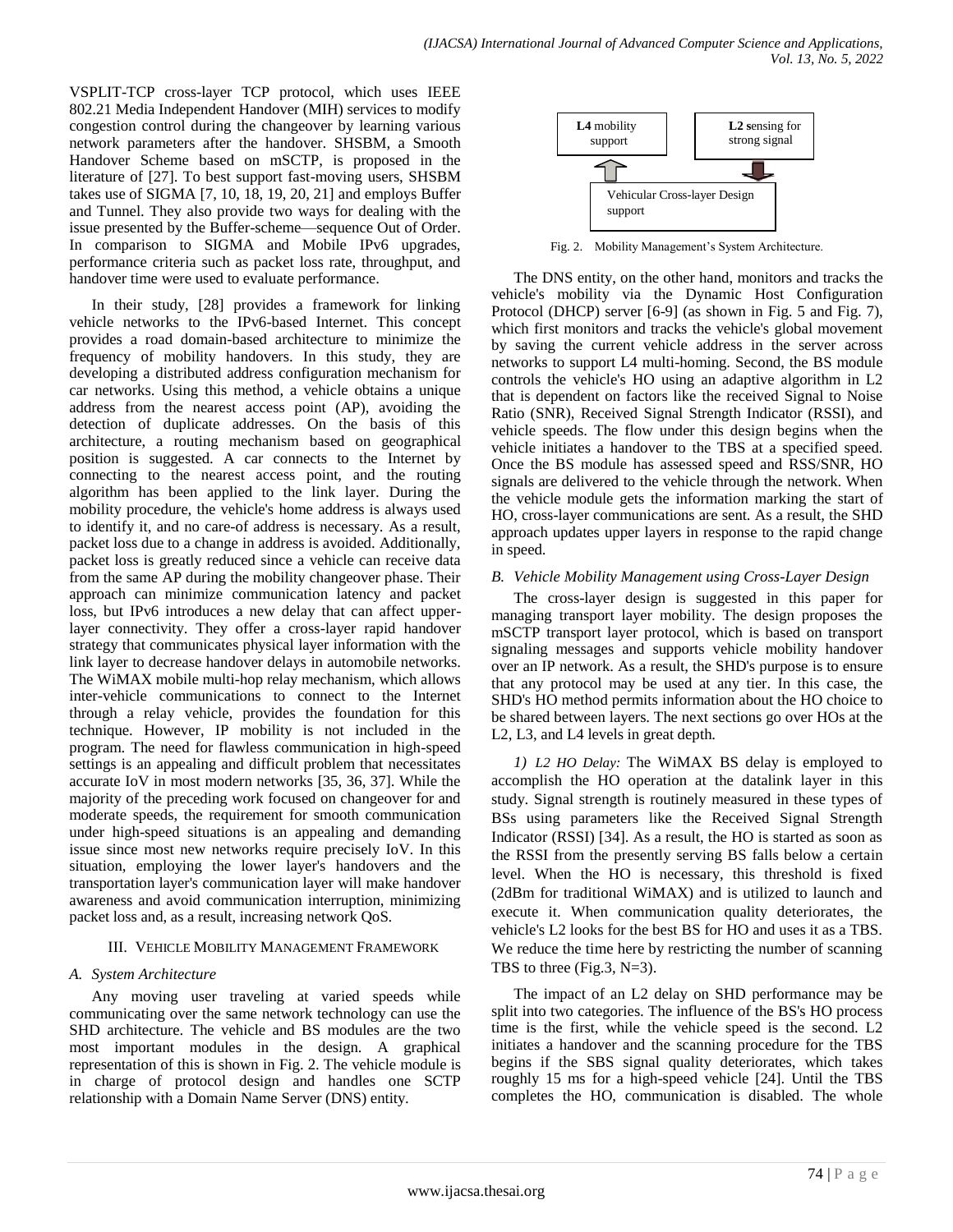delay of L2 compromises the synchronization time (Tsync) between BSs and frame duration:

$$
T_{L2} = T_{sync} + T_{frame}
$$
 (1)

Upon synchronization with the arriving downlink for other HO messages related to the BS HO, the downlink packet may be broadcast immediately (DAD procedure, tunneled packets, delay of each hop in a wired, resolution procedure, ranging process, re-authorization during HO, and re-registration). The L3 HO delay explains the role of L3 at the HO delay time.

*2) L3 HO Delay:* The network layer delay of handover is roughly 1 minute due to DAD and other HO messages on the network. L3 HO delay can be sent over a cross-layer of L2 and L4, allowing the delay to be linked solely to L2 and L4 HO. The issue is that the SCTP relies on the LM/DNS to keep track of the vehicle's current location when the IP domain changes. As shown in Fig. 4, it may be done during SCTP's HO, when the vehicle L4 updates the LM with the updated BS after HO. This enables real-time tracking of the new car. The performance of the L2 HO at various vehicle speeds, as well as the computations required for a successful HO to adjust L4 to each speed are discussed in the next section.

*3) L4 HO Delay:* The protocol detecting a HO causes L4 delay, which might last several seconds depending on the round-trip duration (approximately 10 ms) between the vehicle and the CN. This might lead to packet loss and, as a result, a decrease in throughput. The mSCTP, on the other hand, is utilized to facilitate multi-homing when going in a fast vehicle. The vehicle HO process is depicted in Fig. 3 from the time the vehicle gets the network's HO decision (SBS) until the time the dynamic HO is executed at L2.

To complete the HO between the vehicle and CN, the ASCONF SET PRIMARY/DEL IP messages that cause the HO delay at L4 are necessary. Because the connection latency for updating the LM has no influence on the SHD handover delay, the time necessary to update the LM of REG.REQ/RSP is disregarded. As a result, the L4 transfer's total interruption time is:

$$
T_{L4} = T_{(ASCONF SET-PRIMARY/DEL-IP)} + RTT
$$
 (2)

*4) Adaptation between L2 and L4:* The vehicle adapts the L4 protocol SCTP and the vehicle speed at L2 using algorithms. At varying speeds, this technique dynamically manages the SCTP protocol's handover decision. It runs the vehicle's L2 protocol in order to make a HO decision based on the SBS's current signal quality, which is indicated by the RSSI in the MOB-NBR-ADV message. On the other hand, depending on this number, the HO execution produces the strongest TBS signal. Fig. 3 shows the flow of the HO algorithm. As shown in this picture, when a vehicle enters the HO region of the TBS, it receives a message about the availability and amount of TBSs. The algorithm leverages the vehicle speed supplied by the BS to make a dynamic HO choice when the vehicle signal strength begins to decline. To relate the vehicle's speed to the HO choice, the computer use Equation 3.

$$
Th_{HO} = Th_{loss} (1 + log_2 (v+1))
$$
\n
$$
(3)
$$

Furthermore, the adaptive method is based on the following conditions to avoid performing unnecessary actions such as lengthy HO delays or squandering network resources with unnecessary HOs, both of which can result in substantial system performance degradation:

$$
RSSI_{SBS} < TH_{HO}
$$
 (4)

$$
RSSI_{TBS} > Thloss + \Delta D
$$
 (5)

When the RSSI falls below the  $TH_{HO}$  in Eq.4, the HO operation will start. In addition, in Eq.5, the HO is only done if another BS has an RSSI that is at least D greater than the Thloss. These equations change the handover threshold  $(TH_{HO})$ based on the current vehicle speed (v) and RSSI of the SBS, which have varying values at different points in the coverage area. To make the threshold dynamically adapt with speed, Eq.3 mentions the link between the  $TH_{HO}$  and the speed v. The communication's loss threshold (TH<sub>loss</sub>) and the hysteresis value D govern the TBS. When the vehicle's speed rises,  $TH_{HO}$ rises as well, and the vehicle executes a straight handover to the following TBS to prevent a delay.  $TH_{HO}$ , on the other hand, uses  $Th<sub>loss</sub>$  to achieve the lower limit when the speed is low. After that, the system compares  $TH_{HO}$  to the current RSSI (as in Eq.4 and Eq.5). The selection is made based on the vehicle's speed as well as the RSSI. As a result, two scenarios are examined for a HO operation. If  $TH_{HO}$  is bigger than RSSI (as in Eq.4), the HO operation is first carried out at the highest TBS signal intensity. Otherwise, the BS executes the HO by comparing the SNR with the neighboring BSs (NBSs). The second option is taken to minimize communication interruption due to fast changes in the received signal level caused by distortion or short-term shadowing of high-speed vehicles (Eq.5).

Due to the numerous HOs that occur at greater speeds, the adaptive HO algorithm's objective is to avoid a delay and packet loss during transmission. TH $_{HO}$  and  $_{THloss}$  are computed for each TBS at each handover (the method for initiating and performing a HO from the SBS to the TBS of vehicular users) (Eq.3). Because the HO delay is small, packet loss does not need a drop in the packet loss rate if the adaptive algorithm effectively controls the occurrence of a HO. Due to the additional latency, our approach employs an upgraded SCTP to decrease packet loss.



Fig. 3. Proposed Speed-Adaptive Algorithm.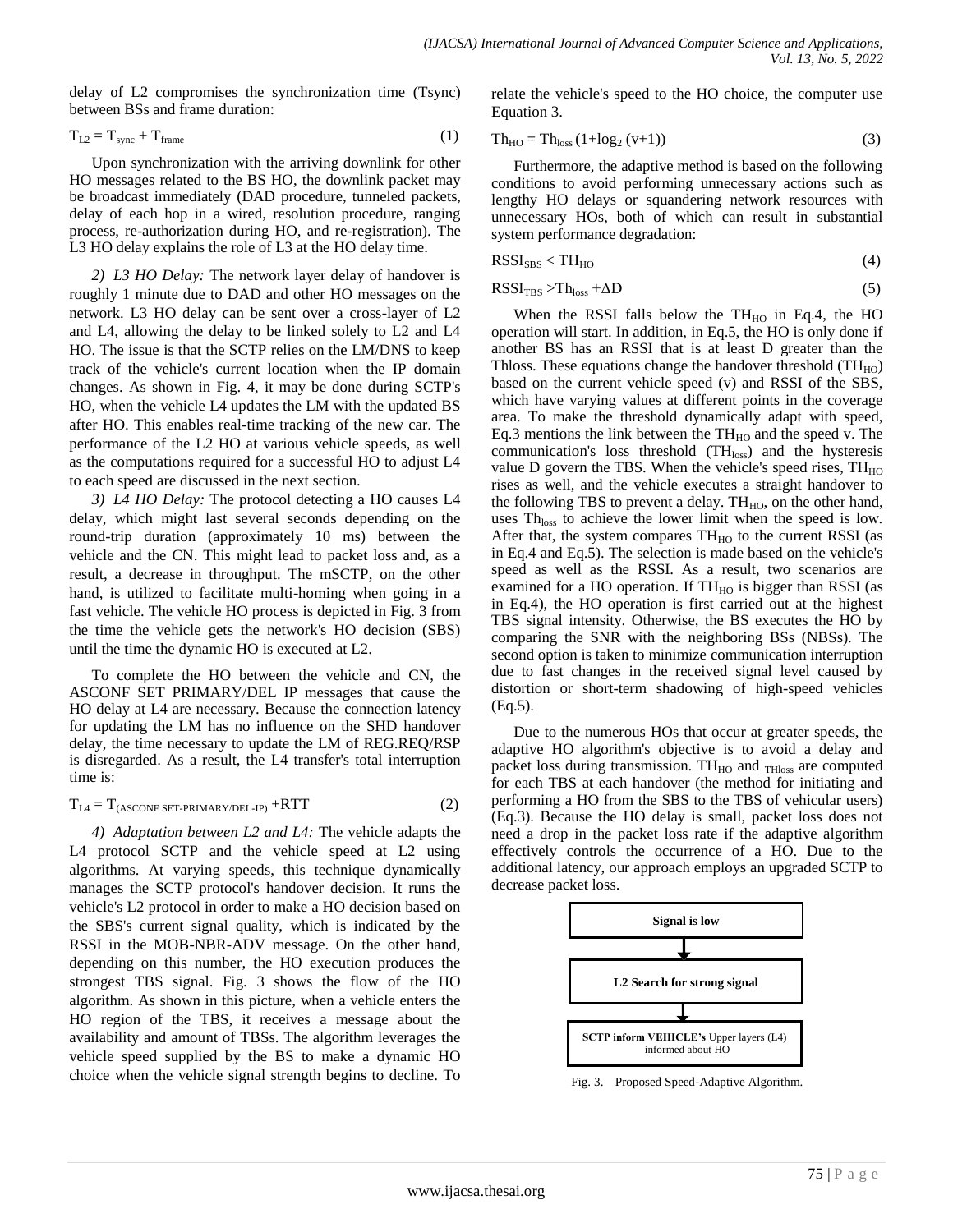#### IV. SECURE HANDOVER DECISION FOR VEHICLE USER

To assure the system's simplicity, adaptability, and efficiency while also achieving various aims, a cross-layer design of a SHD was carried out. Our solution, on the other hand, may be used to minimize HO in any protocol layer by changing user settings. As demonstrated in Fig. 4, the idea of a SHD-SCTP is that information may be transmitted across the vehicle's many protocol levels using primitives (short messages between layers) at L2, L3, and L4. A cross-layer design can help with mobility management by reducing HO delays and improving performance.

#### *A. The Proposed Secure Handover Decision (SHD)*

Each layer offers the higher layer with encapsulated services to use the information in that layer, focusing primarily on the L2 and L4 information exchanges (as in ISO protocol levels). This data is used to modify the L4 protocol architecture to changes in vehicle speed as follows:

The car is traveling at a rapid rate from the SBS to the TBS, and the signal strength of the SBS is deteriorating at this moment, resulting in communication deterioration. The car then enters the TBS through the handover area, and the TBS' signal strength begins to grow. L2 transmits a LinkStatusChange.end message to the upper layer network layer at this point (L3). When the vehicle arrives at the handover location and the connection with the SBS is lost, L2 uses LinkConnect.ind to send a message to L3 requesting the available number of TBSs. L2 has received a LinkUp.ind, indicating that the signal strength is growing, and a message from L3 alerting L2 that the network has been reached in the last phase of the handover, which is the conclusion of the handover. The flow of messages at the user side during handover is depicted in Fig. 4, which is a flow chart of the cross-layer design.

The L2 connections/disconnections are synchronized with the mSCTP flow thanks to the cross-layer SHD architecture. The  $TH_{HO}$  of active senders is set to a value that is determined by the vehicle's current speed and the TBS's updated RSSI. This is done right before the handover, when the car is removed from the SBS and no BS or mSCTP handover is required. BS signaling is used to get this information from the vehicle's BS. This improved handover decision can help realtime applications prevent packet loss or significant delays, while also increasing network efficiency and user fairness.

The mSCTP communications are unfair because to the various speeds of the vehicle nodes. Because quicker users have a larger number of handovers in the same amount of time as slower users, they often receive fewer throughputs. Furthermore, the standard  $TH_{HO}$  requires some time to reach the right functioning point before the handover, which takes longer when additional (slower) users are present in the HO region between two BSs. When a new connection to or disconnection from the BS occurs, the  $TH_{HO}$  can establish the correct HO choices for the SCTP flows. Because an SDH does not implement any L3 protocols to minimize the HO latency, this allows for a reduction in the disparity between fast and sluggish nodes.



Fig. 4. Secure Handover Design.

#### *B. Handover Procedure*

A timing diagram depicting the cross-layer design is presented in Fig. 5. This design includes the two protocol levels' handover procedures (L2 and L4) as well as the crosslayer design's delay. The handover delay in L2 involves BS signaling messages between the SBS and the vehicle to begin (trigger) and conduct a typical HO procedure. The following communications come from the vehicle's L2 to the top levels, instructing them to begin the HO in L4.



Fig. 5. Timing Diagram of the Proposed Idea Registration Request and Response (REG.REQ/RSP) is Minimal [20] and it is the Final Message in the HO Stages.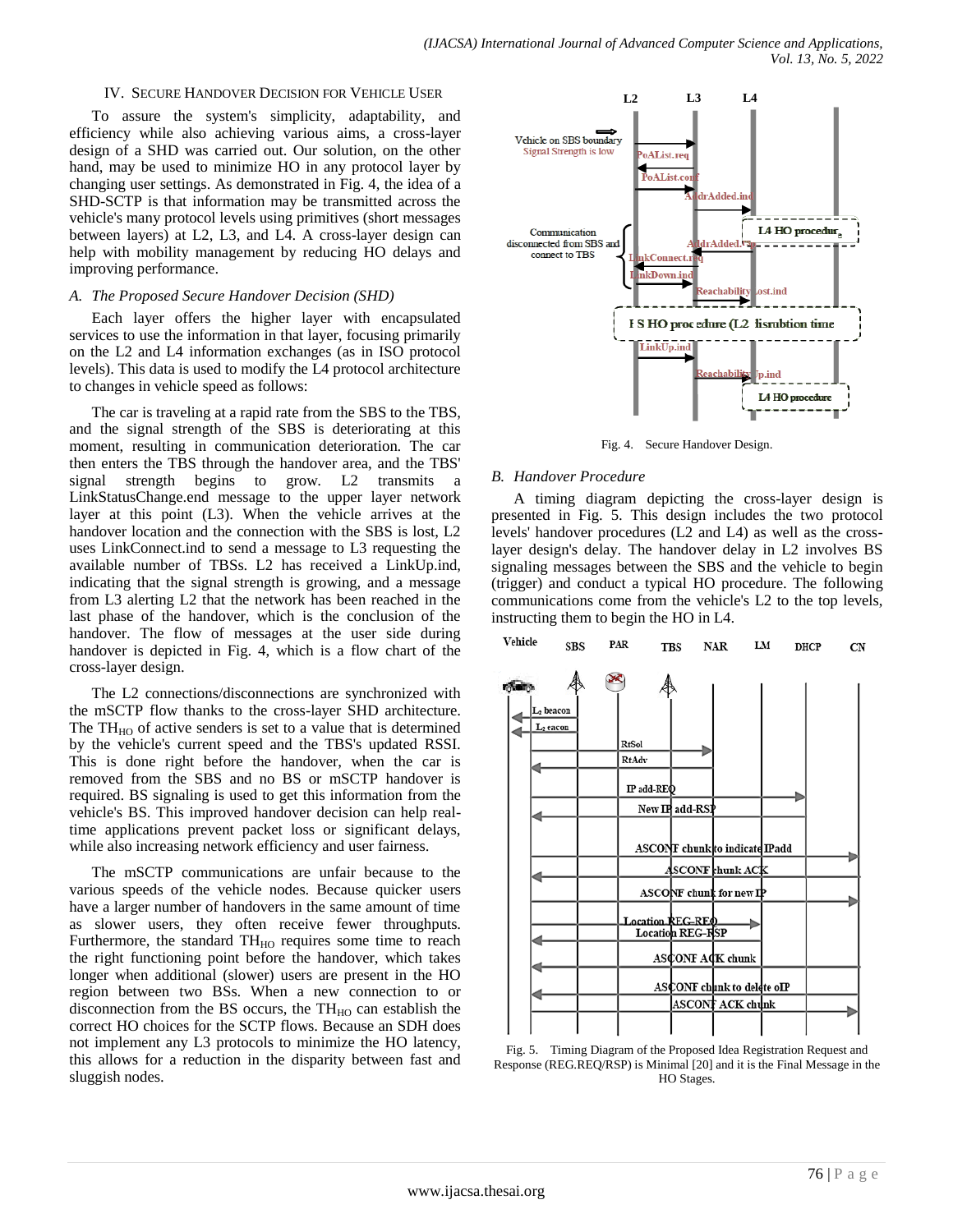However, the majority of the L4 HO delay in this architecture is due to SCTP's set primary chunk as well as removing old IP (ASCONF SETPRIMARY/DEL-IP) handover messages, as well as the RTT of messages between the vehicle and CN (about 1–10 ms). This HO process is a conventional SCTP procedure with the addition of the LM/DNS server in the design. Because the handover delay is unaffected by the connection delay in updating the LM, the time for the location.

Finally, as shown in Fig. 5, the delay of our cross-layer design between L2 and L4 of the vehicle is around 34s, which is insignificant when compared to the L2 delay time. A crosslayer design's overall handover latency may be computed as follows:

#### $(T_{HO}) = T_{L2} + T_{L4}$  (ASCONF SET-PRIMARY/DEL-IP) +RTT (6)

The data connection layer delay is TL2, while the transport layer delay is TL4. We can eliminate the L3 duplicate address detection (DAD) delay, which is connected to the new address through the LM, and update the vehicle position at the TBS without an additional delay using this architecture. The LM can also be used to solve the problem of triangular packet routing between the CN and the vehicle. Because the CN continually delivers packets to the vehicle's current address across the LM, the mSCTP may work collaboratively with the LM to decrease the handover latency along with different layers. The interruption time from L2 is around 10 ms, which is minimal for L3. The HoD for this design is estimated from the vehicle to the CN. ASCONF to SET-PRIMARY/DEL-IP takes around 0.045 milliseconds in the L4 protocol, resulting in a total handover latency of about 20 milliseconds.

### *C. Design Goals*

The following are the key objectives of this design:

*1)* As a mobile node, a vehicle must be connected to the network internationally. The SDH approach, on the other hand, accomplishes this purpose by employing a DNS server and an LM to track the vehicle's present location and forward packets quickly.

*2)* The whole vehicular network is utilized. This is a good goal for increasing mSCTP performance on the IoV network, since the protocol suffers from a large number of handovers. Our goal is to maximize the throughput of the SCTP flows before any losses or other delays occur. Between conflicting speeds and mSCTP flows, a fair handover choice is made. Handovers conducted by vehicle users traveling at various speeds might result in unfair behavior in the mSCTP. Users that stay connected to the same BS for a long time obtain better throughput in present mSCTP implementations because they experience fewer handovers. Furthermore, users who drive at fast speeds do not have enough time to receive a HO at the proper operating point. By swiftly tailoring  $TH_{HO}$  to the vehicle speed and network circumstances (i.e., SNR), our handover technique can decrease changeover latency and interruption time, ensuring improved fairness between different vehicle speeds and competing SCTP flows.

#### V. SIMULATION TEST

#### *A. Simulation Environment*

The simulated architecture illustrates that the vehicle is traveling at high speeds along the highway (70–120 km/h) and is connected to the network through the IoV (Fig. 6). The coverage area of each BS that links automobiles to the Internet is about (1000 - 10000 m), with a 200-meter overlap between the two BSs. On the network side, the BSs are connected through the AR, with every two ARs connected to one MAP. This scenario creates an IoV communication by joining the network directly. The upper component of the network, as illustrated in the diagram, links the vehicle's present position and transmits traffic to it according to IoV services. The OMNET++ simulation was utilized to assess this architecture, together with MATLAB to compare network settings.



Fig. 6. Network Scenario. (a) One Vehicle Scenario. (b) Background Traffic Scenario.

The simulation performance compares two simulation models in the following way:

*1)* Scenario A: a single vehicle mobility management system (Fig. 6(a)). In the single vehicle instance, a vehicle drives in a straight path from the SBS to the TBS zone, with no traffic or network load. That is, the background traffic will have no effect on the car. In this instance, the handover may be limited to simply one vehicle.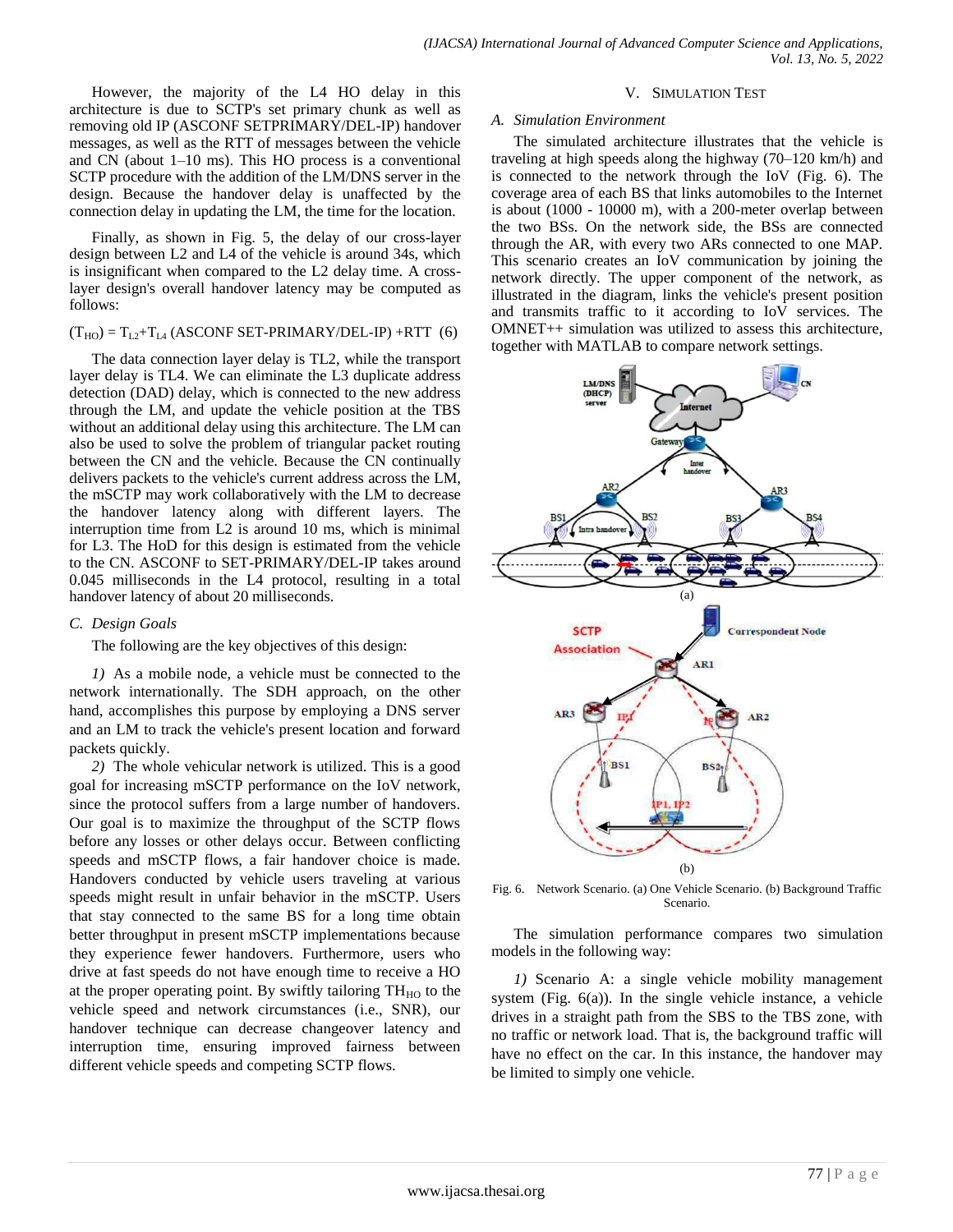*2)* Scenario B: Traffic mobility management in the background (Fig. 6(b)). The car is going ahead to the TBS with background traffic in the Background traffic mobility example. The HO happens when there are ten cars on the network, indicating that the vehicle is affected by the crowded network. In this situation, the car would be handed over after a longer period of time.

In order to detect and assess the performance of the proposed design and its impacts on the background traffic, we measured the HO latency and throughput for data transfer as a performance parameter of the system.

### *B. Background Traffic Implementation*

Ten automobiles are deployed as background traffic inside the coverage area of the TBS on the network in this simulated scenario to assess the network's performance. Every vehicle travels at a different pace, and multiple of them communicate with their own networks, causing network congestion. This background traffic is created in two phases, each of which correlates to a different car count (up to ten). Each stage has different traffic levels, such as one car in the first and 10 vehicles in the second.

The background traffic conveyed to the SBS by other cars (Fig. 7(b)) raises the loss rates at L2 and hence limits the amount of available bandwidth. Even for static moving vehicles, this is a crucial element that impacts load variation and, as a result, activates the HO. The job of HO control in this situation is combined with the load-balancing service necessary to maintain an optimal decision point for deciding HO. This design evaluates performance in a variety of scenarios, such as background traffic.



Fig. 7. HO Delay Comparison.

VI. RESULTS AND ANALYSIS

### *A. Performance Evaluation*

To assess this concept, SHD compares three mobility options in terms of scalability, as measured by the number of vehicles executing simultaneous handovers and vehicle speed. For scalability, two mobility scenarios were investigated, in which a single vehicle and ten vehicles, respectively, transit the overlapping region at varied speeds between 10 and 40 m/s. As demonstrated in the findings, this simulation can assess the ability of each handover strategy to maintain a shorter HO latency in various vehicle mobility models with changing network characteristics. The following sections go over the performance in further depth.

*1) Handover evaluation:* First, when the triggering time of L2 is roughly 15ms for the BS, the total HO latency of the SHD design is compared to the other design advancements. This L2 HO latency is consistent with what is seen in networks for high-speed users. When the traveling speed is increased to 40 m/s, as shown in Fig. 8, the HO delay of SHD is clearly reduced. This is because while the car communicates with the CN via the old way, it may simultaneously do L2 triggering on the other user interface. As a result, as compared to the other design advancements, the impact of these latencies can be significantly reduced (SIGMA). Because there is insufficient time for a vehicle to prepare for a new course, the HO delay of the SIGMA upgrades is roughly 2.40–2.49 s, which is substantially greater than that of the SHD design.

The HoD between vehicles is around 20ms, depending on the RTT to CN. Fig. 8 and 9 illustrate a comparison between the proposed design and existing HoD designs, while Fig. 10 displays the HoD when the network load is high. Four different scenarios were evaluated to validate the concept, as illustrated in Fig. 9.





Fig. 9. Handover Delay with Background Traffic.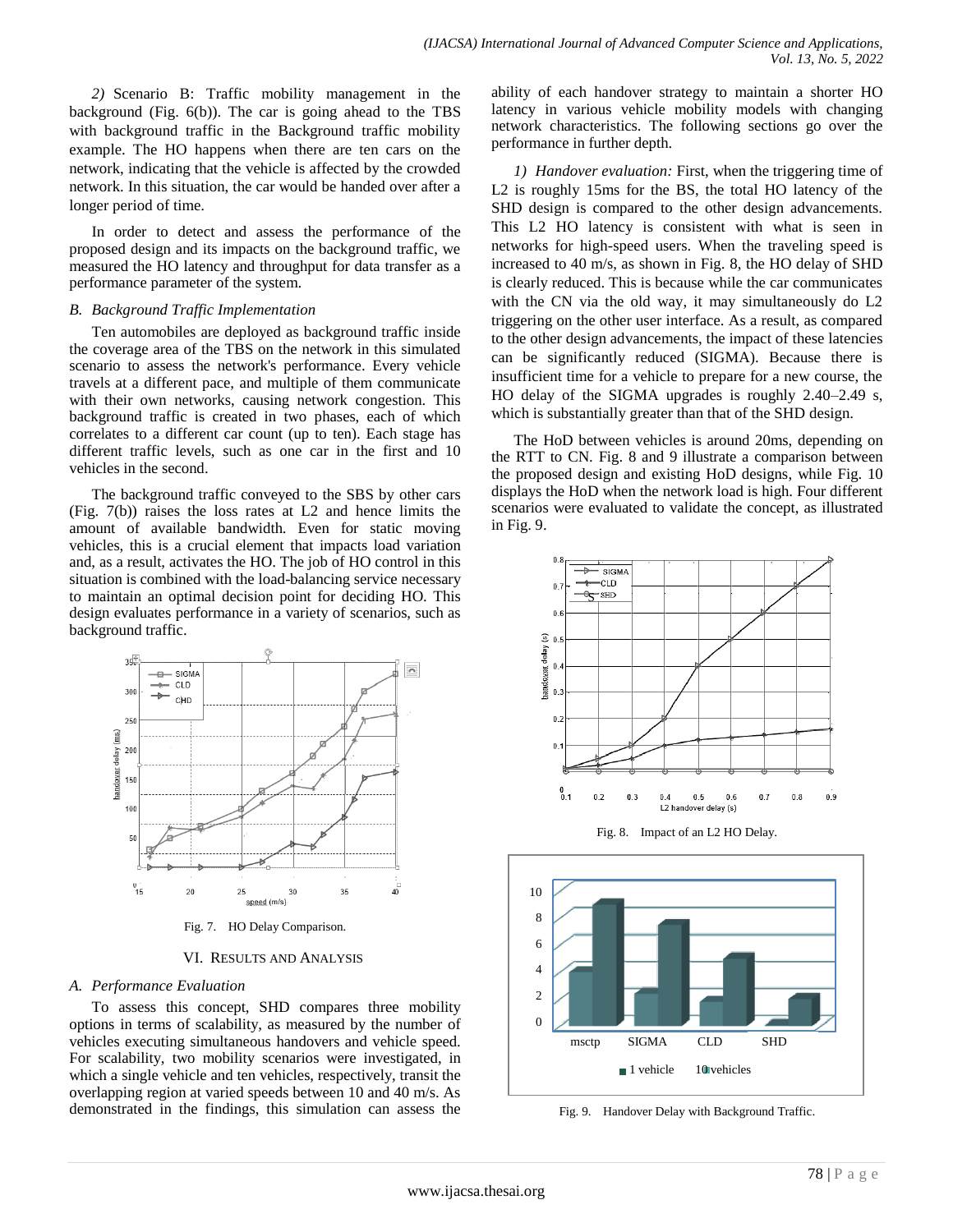The first design employs the mSCTP to support a HO during a speed fluctuation; this design uses a cross-layer design to update L4 with current speed [1]. The second design (SIGMA) employs IP diversity in conjunction with SCTP to provide a multi-homing HO mechanism through the LM without the usage of L2 or a cross-layer [5-7]. The third design, SHD, is a cross-layer design between L2 and L4 enabling a speed-independent handover. However, the most recent design SHD uses an adaptive algorithm to create an ideal seamless HO during high-speed vehicle movement using a cooperative cross-layer mechanism between L2 and L4. The numbers show the outcomes of the tests.

*2) Throughput and packet loss:* For different vehicle speeds, communication time in one BS coverage region is around 67s, and HoD is about 25ms. This indicates that for high-speed automobiles with a repeating HO, the vehicle is unable to receive packets for 0.2 seconds before receiving packets for 66.8 seconds owing to the HO. As a result, in a highly dynamic handover situation, the throughput is much higher than earlier SCTP designs. Fig.10 compares the throughput of several designs versus the SHD design at high speeds using 10 automobiles as an example.

However, as shown in Fig. 10, mSCTP architecture operates effectively when at least one network is low loaded or has no load at all. For all BS load conditions, the throughput is optimal (4 Mbps), except when the BS is totally loaded (50– 100s), in which case the throughput reduces to 2.5 Mbps. The same trend can be seen when looking at the packet loss in Fig. 11. Because the car is still connected to the same BS when the network is crowded and a speed-adaptive strategy is not used, the QoS suffers greatly. When background traffic decreases, the network becomes lightly burdened.

Otherwise, there is no load at all, and the maximum QoS improvement is determined, as shown in the Fig. 10 for the 100–150s interval. Table I concludes all the parameters for the three designs. At the end it is clear that the SHD has the outstanding in both cases with and without background.



Fig. 10. Throughput of the Background Traffic.



Fig. 11. Packet Losses for Two Cases.

TABLE I. HO DELAY, THROUGHPUT, LOSS, AND AVERAGE SNR, WHEN PERFORMING HANDOVER WITH HIGH SPEED OF 40M/S

| <b>Scheme</b> | CL | HO<br>delay    | <b>SNR</b><br>(dB) | <b>Throughput</b><br>(Mbps) | Loss<br>(Mbps) |
|---------------|----|----------------|--------------------|-----------------------------|----------------|
| <b>SHD</b>    |    | 0.07           | 64.3               | 11.8                        | 0.04           |
|               | 10 | 7.5            | 51.9               | 9.4                         | 0.07           |
| CLD.          |    | 1.8            | 45.24              | 8.43                        | 0.06           |
|               | 10 | 5              | 35.33              | 7.1                         | 0.1            |
| <b>SIGMA</b>  |    | 2.4            | 33.76              | 5.8                         | 0.12           |
|               | 10 | $\overline{c}$ | 24.5               | 4.5                         | 0.2            |

#### VII.CONCLUSION

Vehicles which normally move among cities at fast speeds have become basic computation in internet communication as IoV, thanks to the rapid growth of communication networks through the Internet. This sort of connection (IoV) may encounter a number of problems that degrade the quality of the Internet connection by lengthening the handover time (HoD). This work presents an approach that uses a cross-layer architecture SHD to dynamically lower the HoD in order to improve connection continuity while dealing with fast-moving data. The suggested architecture has reduced the delay by assisting L4 of the protocol for handover existence, allowing it to complete the handover in advance, resulting in even more secure and lossless vehicle communication. The numbers clearly indicate the improvements in throughput, latency, and packet loss.

#### ACKNOWLEDGMENT

―This work was funded by the Deanship of Scientific Research at Jouf University under grant No (DSR-2021-02-  $0360$ ".